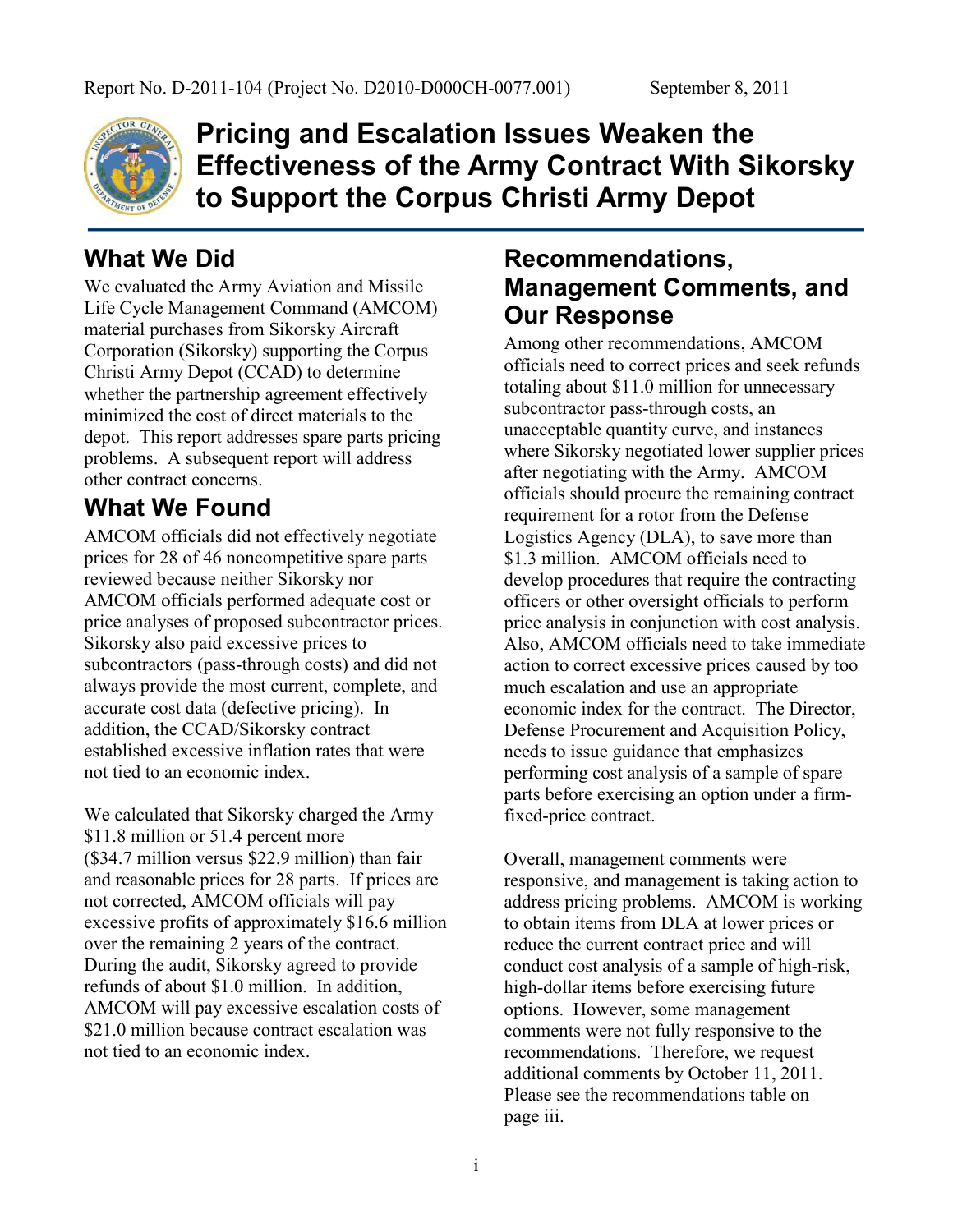#### **Report Highlights**

Army contract prices were higher than DoD OIG calculated fair and reasonable prices, and prices for the majority of parts were outside what we considered an acceptable range of plus or minus 10 percent. See the finding for a more detailed discussion of pricing problems identified. The figure below appears on page 37 of the report.



Some specific examples of pricing problems found were for the rotor and flush door ring (reproduced here from pages 15 and 28, respectively). In each case, the contract price was significantly higher than DLA's standard unit price.



 DLA 2011 Standard Unit Price: \$1,536.65 Sikorsky 2011 Unit Price: \$7,814.88  **Excessive Prices**: 2008–2010: \$686,293 (Potential) 2011–2012: \$1,344,973

**Rotor** Flush Door Ring



DLA 2010 Standard Unit Price: \$8.37 Sikorsky 2010 Unit Price: \$284.46 **Excessive Prices**: 2008–2010: \$195,276 (Potential) 2011–2012: \$218,523